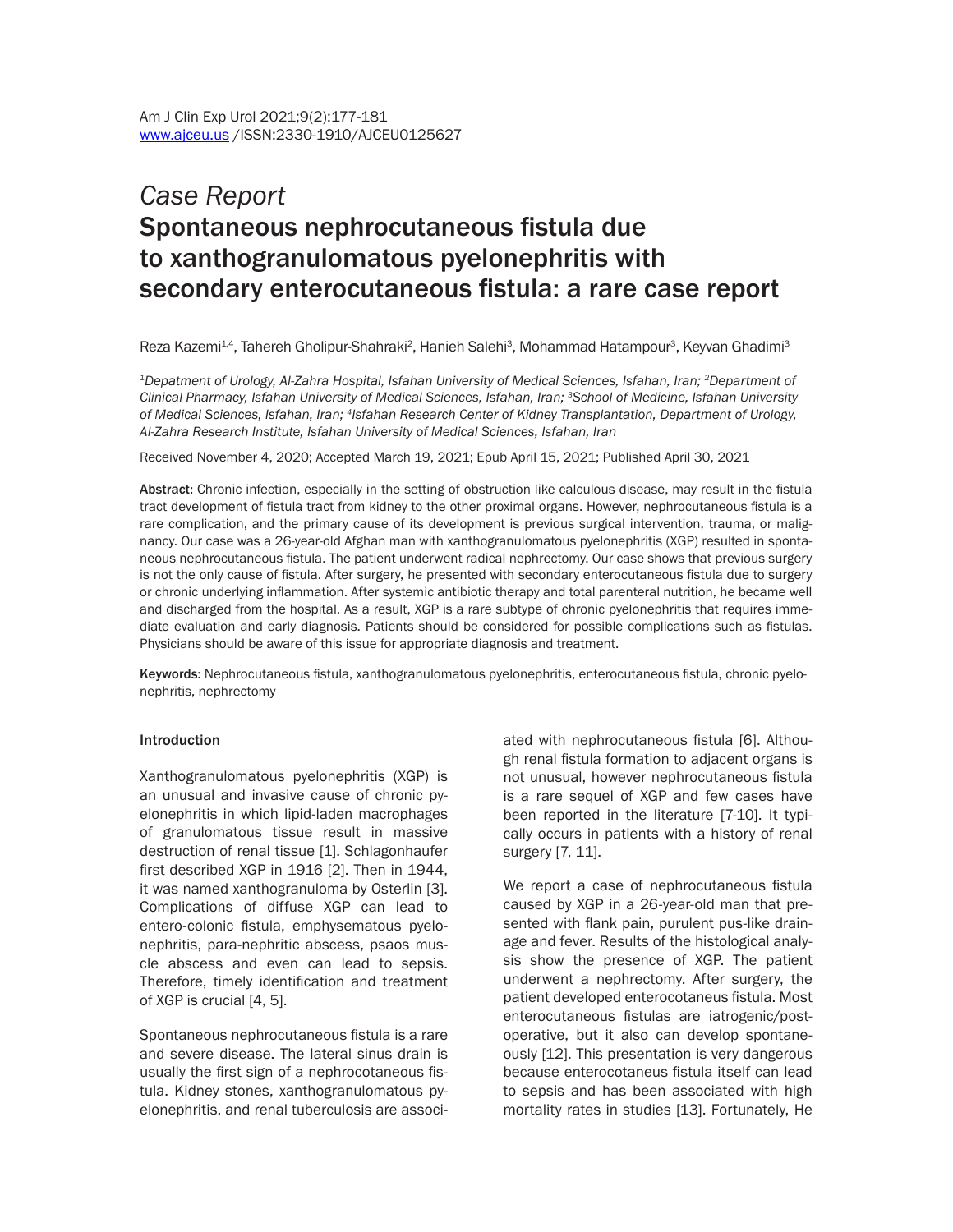

Figure 1. MRI image showing fistula tract from the left kidney through the left psoas muscle of the back.



Figure 2. Section showed replacement of renal parenchyma with granuloma-like structure, foamy histiocytes, occasional multinucleated giant cells, inflammatory cells with extension to perinephritic fat (scale × 100).

recovered well after surgery and antibiotic therapy. He recovered well post-operating. As we know, this is the first case report of XGP-induced nephrocotaneous fistula, after which the patient developed secondary enterocutaneous fistula.

# Case report

In December 2019, a 26-year-old Afghan man with complaints of purulent discharge from an ulcer over his left side and fever and chill was admitted to the hospital. Additionally, he has a 3-month history of recurrent left flank pain. His past medical history was notable just for hypothyroidism, and his past surgical history was unremarkable.

On physical examination, the patient was febrile, had left flank pain and an ulcer of 1.5 cm × 1.5 cm on the left side of the back with purulent discharge.

Laboratory evaluations show elevated White blood cells (WBC) count  $(15 \times 10^9/L)$ , creatinine of 1.4 mg/dl, and normal urine analysis. No evidence of pulmonary or extrapulmonary Tuberculosis (TB) was identified. An Multidetector Computed Tomography (MDCT) scan with contrast of the abdomen and pelvis showed atrophic and nonfunctional left kidney containing a stone (13 mm) and fat density. Magnetic resonance imaging showed a fistula tract from the left kidney through the left psoas muscle of the back (Figure  $1$ ). Given the patient's nationality and suspected TB, since one of the differential diagnoses of autonephrectomy is TB, we have thoroughly examined it. According to the consultation with the infectious disease service, Mantoux, a 24-hour urine Polymerase Chain Reaction (PCR) test and morning urine sample in three BK tests were requested, and urinary tuberculosis was ruled out.

An elective radical nephrectomy and fistulectomy were carried out successfully. A drain was inserted through the fistula tract to the back. On histopathological analysis of nephrectomy specimen, chronic granulomatous inflammatory cell of the left kidney was noted and no malignancy founded (Figure 2).

After surgical intervention, at thirst post-operation day, the patient develops fecal excretion from the left-back surgical incision. On computed tomography, the enterocutaneous fistula was seen (Figure 3). The patient became Nil Per Os (NPO) and underwent total parenteral nutrition. Systemic injectable antibiotics Meropenem and Metronidazole was given. One week later, the patient recuperated well without any other intervention and discharged from the hospital.

On follow-up at 1 and 3 months later he was asymptomatic and had no complaint. His abdominopelvic Computed Tomography (CT) scan did not show any notable findings.

In this case, written consent and accompanying images, has been obtained from the patient, which is approved by the ethics committee.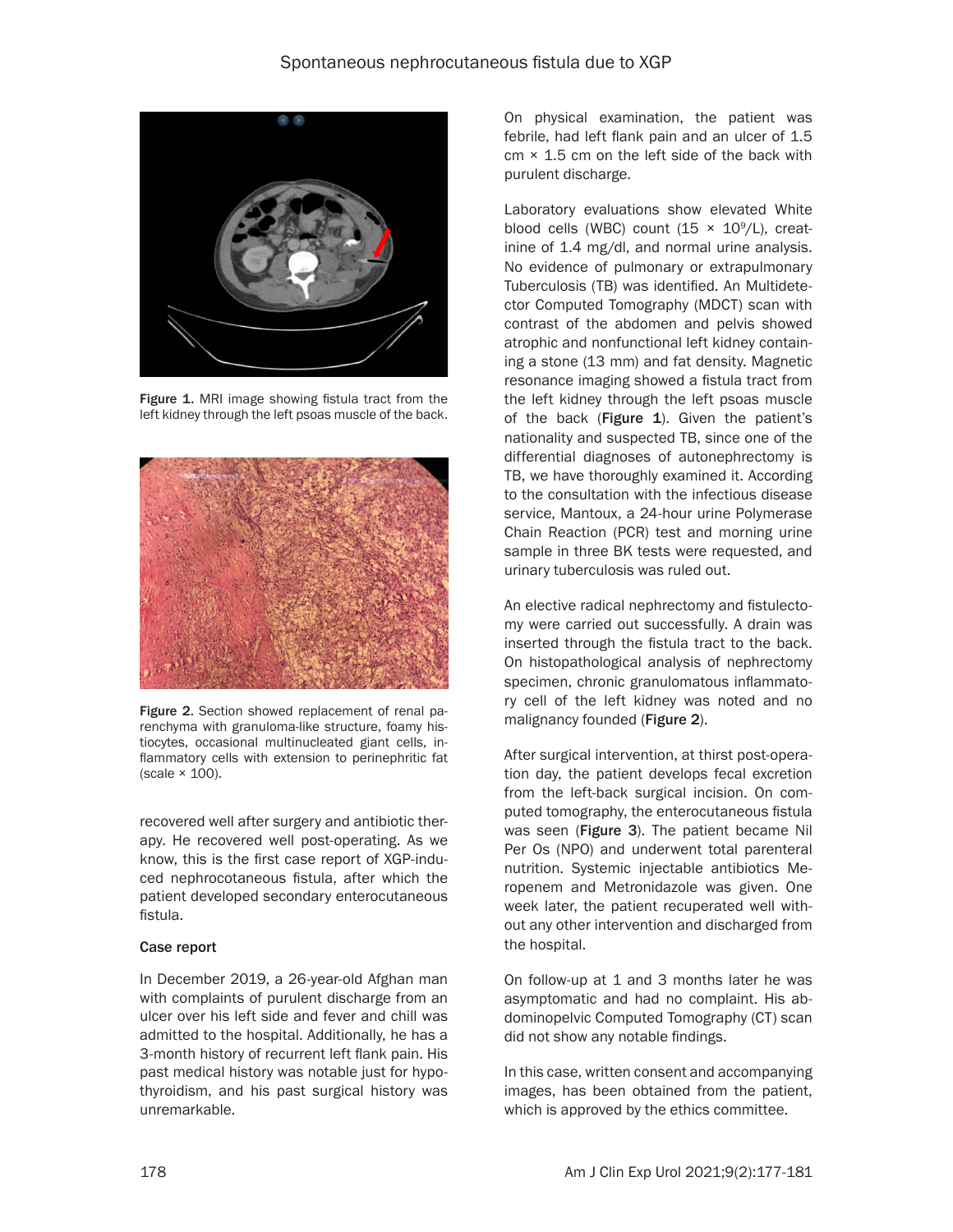

Figure 3. CT image showing enterocutaneous fistula.

#### **Discussion**

XGP is an unusual form of chronic pyelonephritis characterized histopathologically by massive renal destruction secondary to granulomatous tissue containing lipid-laden macrophages [14]. It usually affects women than men with ratio of 4:1 and usually occurs during the fifth and sixth decades of life [15].

Presenting symptoms usually include urinary tract infections, flank and abdominal pain, along with fever, malaise, weight loss, urinary incontinence, and enuresis [2].

Though the precise etiology of XGP is not clear, however, infection and obstruction of the urinary tract system are presented in 70-79 percent of patients [16]. Other predisposing factors are probably diabetes mellitus, abnormal lipid metabolism, and immunosuppression [17].

There are two forms of XGP: focal and diffuse. Based on the extent of inflammation and severity of disease a classification system for diffuse form of XGP has been described: stage 1: localized to the renal parenchyma, stage 2: spread to the perinephric fat, stage 3: extending into the Para renal space and other retroperitoneal structure [18].

Radiographic findings confirm the diagnosis, and CT is the reliable imaging modality [19]. XGP is almost always unilateral, and therefore the mainstay of treatment is surgical en-bloc nephrectomy. All involved tissues are removed, and any extensions of the disease, including fistulas, are closed [20].

Our case describes a rare finding of nephrocutaneous fistula due to XGP. In XGP, chronic inflammatory processes in infection presence result in perinephric abscess formation and fistula [7]. However, fistula between the kidney and skin is rare and typically occurs in patients with previous renal surgery [4]. In our case, the tract was due to XGP, and he has not any past surgical history. Radical nephrectomy and excision of the fistula were performed successfully. Although after surgery, he presented with enterocutaneous fistula that may be due to surgery or chronic inflammatory process. Enterocutaneous fistulas occur in 75 to 85% of cases in postoperative conditions, and fistulas occur spontaneously in 15% to 25% of cases, mostly due to Crohn's disease. However, foreign bodies, radiation, inflammation or infection, and neoplasms cause spontaneous fissures [21].

The most common clinical manifestations of enterocutaneous fistula are lack of surgical recovery, abdominal symptoms, and intestinal obstruction signs. As our case, the contents of the bowel may also appear in the surgical wound [22]. He recovered well after seven days of Total Parenteral Nutrition (TPN) without any other intervention.

XGP and nephrocutaneous fistula, have been reported previously. Kiris et al. reported a case of XGP and coexisting renal replacement lipomatosis [10]. Pathenveetil et al. described a 45-year-old man with nephrocutaneous fistula formation in XGP after a history of the expulsion of stones in his kidney [8]. Biyani et al. similarly, described a case of XGP with bilateral nephrocutaneous fistula after several surgical interventions [23]. Similarly, in our case, few reported have existed in patients without any history of surgery [7, 9]. Our case and similar reports illustrate an unusual finding that prior surgical procedure is not the only cause of fistula. However, as we know, this is the first case that shows enterocutaneous fistula because of the surgery or chronic inflammation process in XGP (Table 1).

As a result, XGP is a rare subtype of chronic pyelonephritis that requires immediate evaluation and early diagnosis. Patients should be considered for possible complications such as fistulas. Besides, the leading cause of kidney fistula is surgery. Our case shows that previous surgery is not the only cause of the fistula.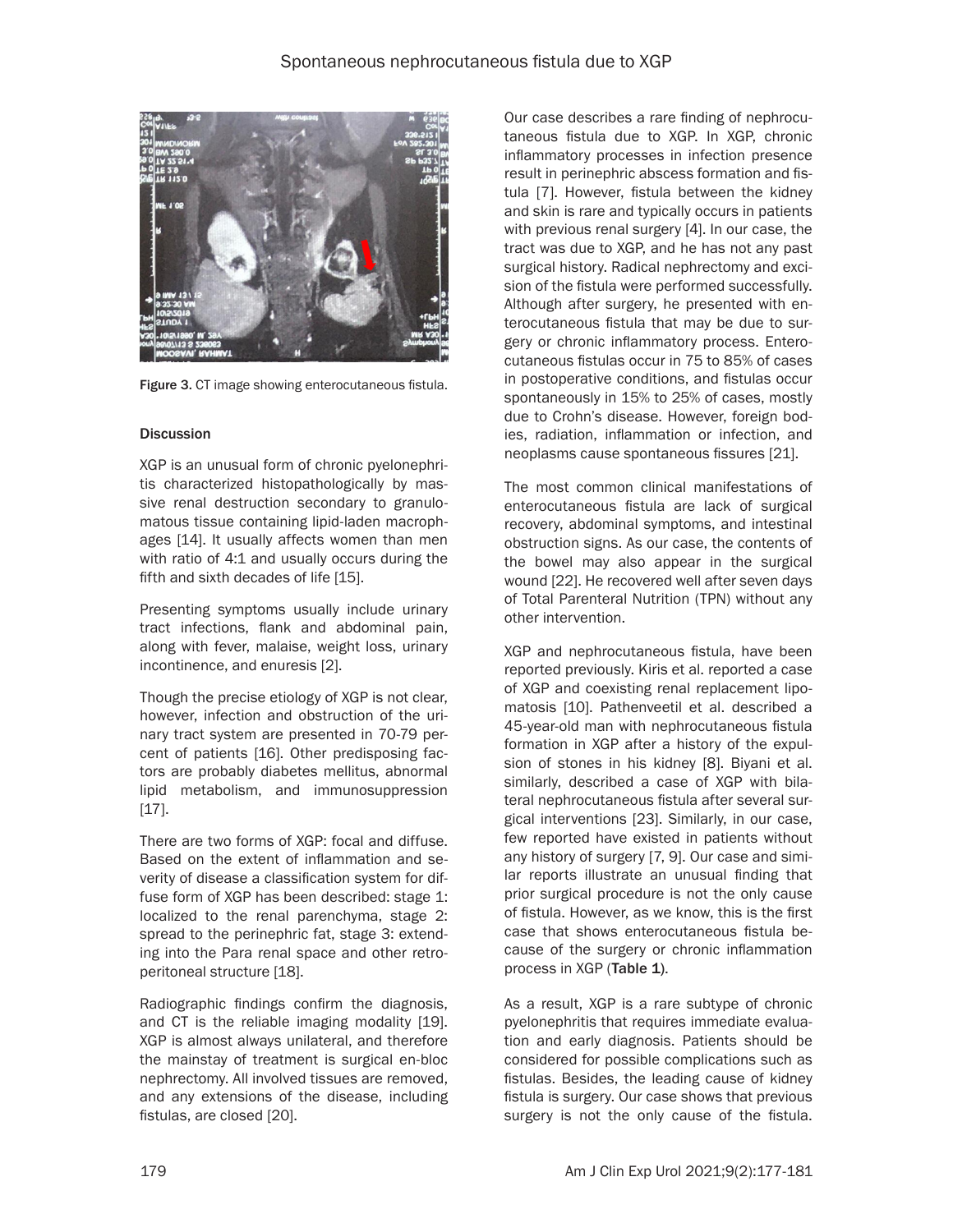| Reference N. | Publication         | Coexisting disease                             | Age (year)/<br>gender | Presenting symptoms                              | Prior<br>surgery |
|--------------|---------------------|------------------------------------------------|-----------------------|--------------------------------------------------|------------------|
| [10]         | Kiris et al.        | Nephrolithiasis, Renal replacement lipomatosis | 24/M                  | fever, left lumbar pain, left lumbar mass sense  |                  |
| [9]          | Weissman et al.     | urinary tract infections                       | 57/M                  | fever, Hypotension                               |                  |
| $[7]$        | Alazab et al.       | <b>Nephrolithiasis</b>                         | 37/F                  | Fever, purulent discharge, a palpable mass       |                  |
| [8]          | Puthenveetil et al. | <b>Nephrolithiasis</b>                         | 45/M                  | flank pain, purulent discharge, fever with chill |                  |
| $[23]$       | Biyani et al.       | urinary tract infections                       | 80/F                  | FUO, Fatigue, weight loss                        |                  |

Table 1. Summary of the case reports included in discussion